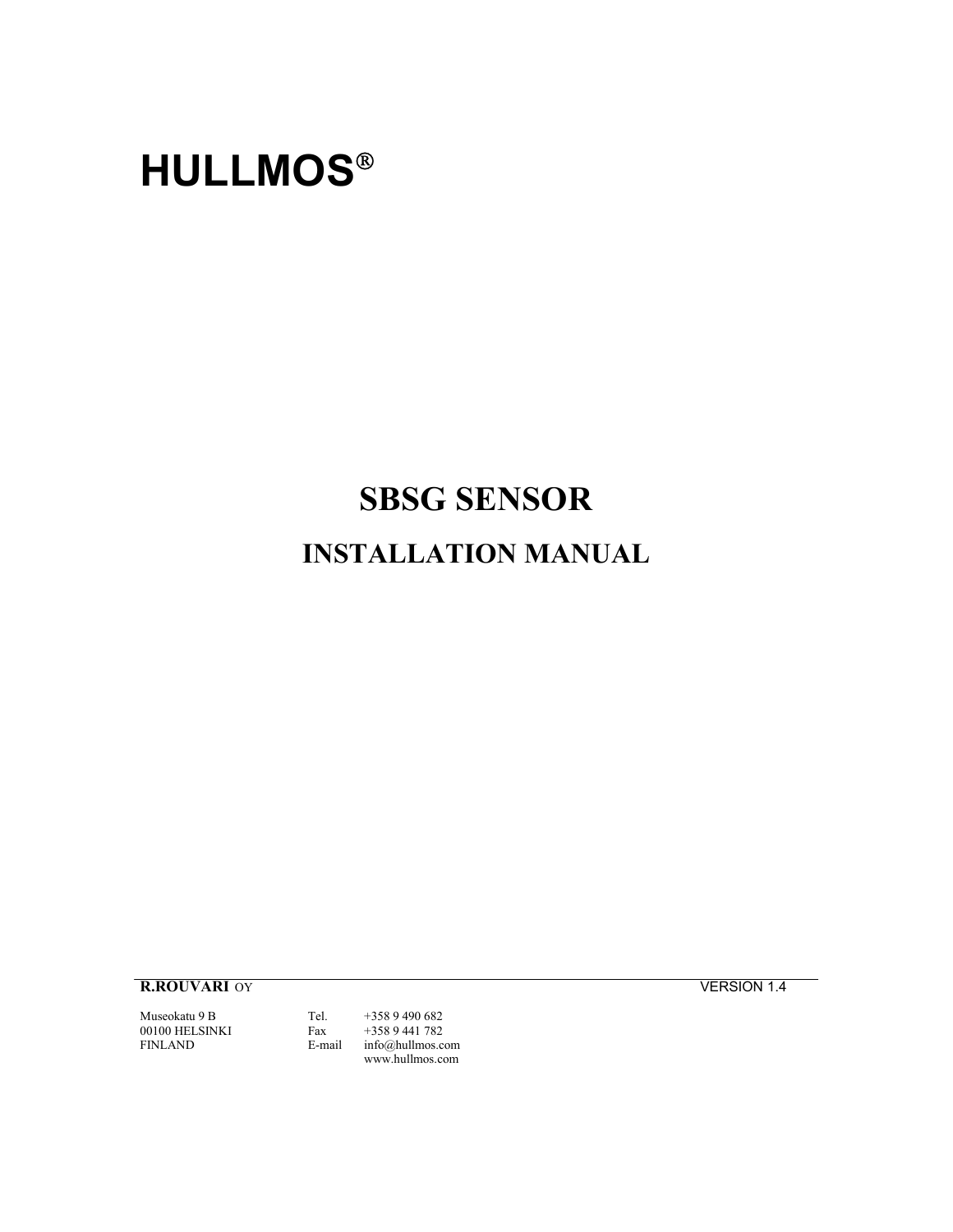# **SBSG SENSOR**

## **Part List**

Hullmos SBSG sensor includes the following parts:



Picture 1. Sensor parts.

- 1. Bolt 2 pcs 2. Washer 2 pcs 3. Sensor 1 pcs (with 1,5 m connection cable)
- 4. Sensor Seats 2 pcs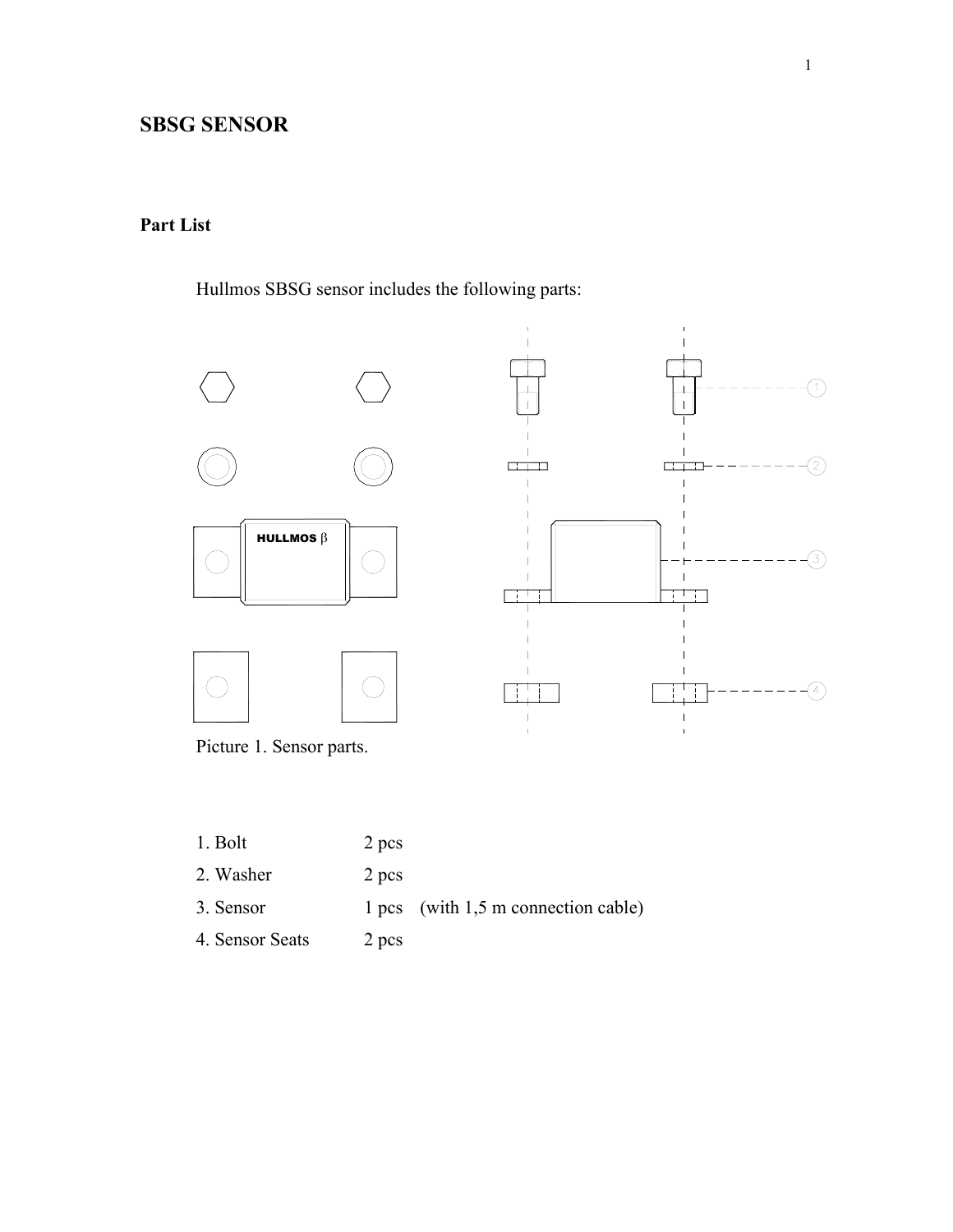#### **Sensor Dimensions**



Picture 2. Sensor dimensions.

#### **Sensor Locations (specified for each ship in installation drawings)**

Sensor locations:

- 1 SB Frame  $\frac{1}{4}$  of the ships length (Lpp) (on deck above longitudinal)
- 2 SB Frame  $\frac{1}{2}$  of the ships length (Lpp) (on deck above longitudinal)
- 3 SB Frame  $\frac{3}{4}$  of the ships length (Lpp) (on deck above longitudinal)
- 4 PS Frame  $\frac{1}{2}$  of the ships length (Lpp) (on deck above longitudinal)

Lpp = Length between perpendiculars

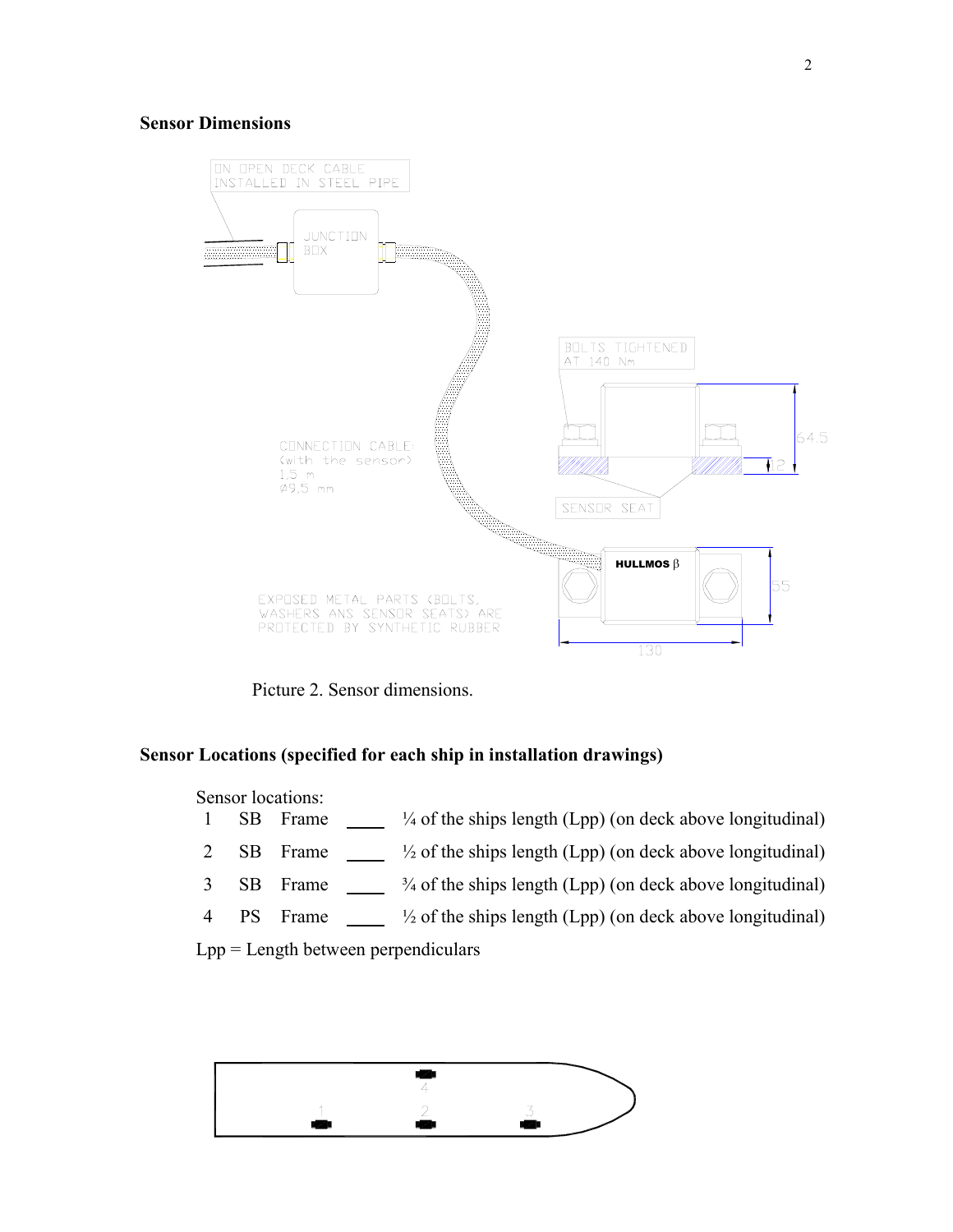#### **Mounting Position**

The sensors are welded on the deck on specified locations. The welding is done with an installation tool (see picture 5.).

SBSG measures normal strain along the vessels central line. The installation position should be horizontally on (or below) the deck above a longitudinal. The line of sensitivity of the sensor should be as much parallel with the longitudinal as practicable. Accuracy of the orientation should be better than  $5^{\circ}$  ( $\alpha_{MAX} = 5^{\circ}$ ), see picture 3.



Picture 3. Sensor's mounting position.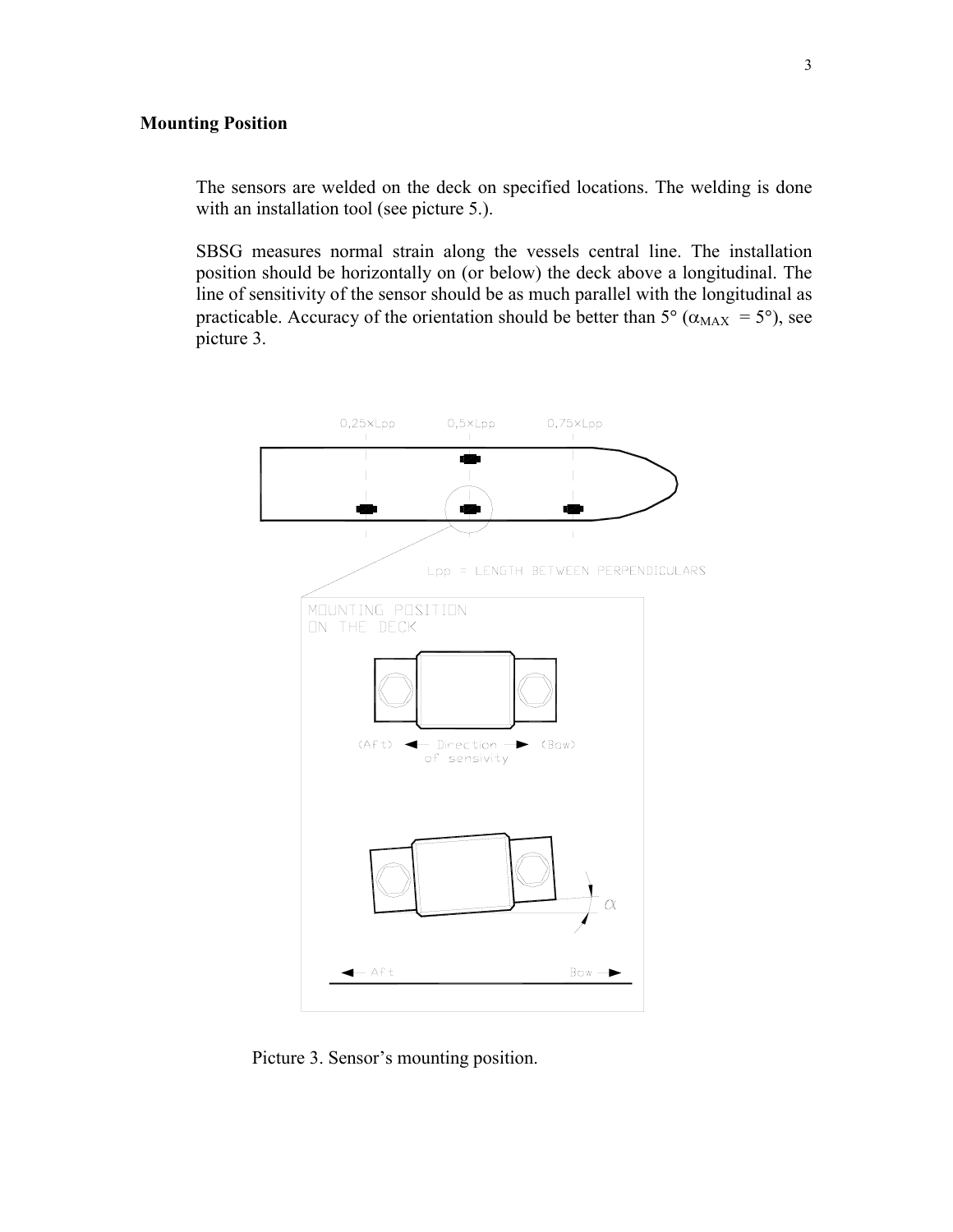#### **Mounting the Sensor**

The Installation tool is needed for welding the sensor seats on the deck (see picture 5).



Picture 4. The Installation Tool.

#### **Welding with the Installation Tool**

SBSG sensor seats should be along a common plane. This is guaranteed to necessary level if the sensor seats are tightened to the welding tool during welding, see picture 5. The welding dimension of A=4 mm should not be exceeded. Leave the Installation Tool in the sensor seats after welding if sensor is installed afterwards.



Picture 5. Welding with the Installation Tool.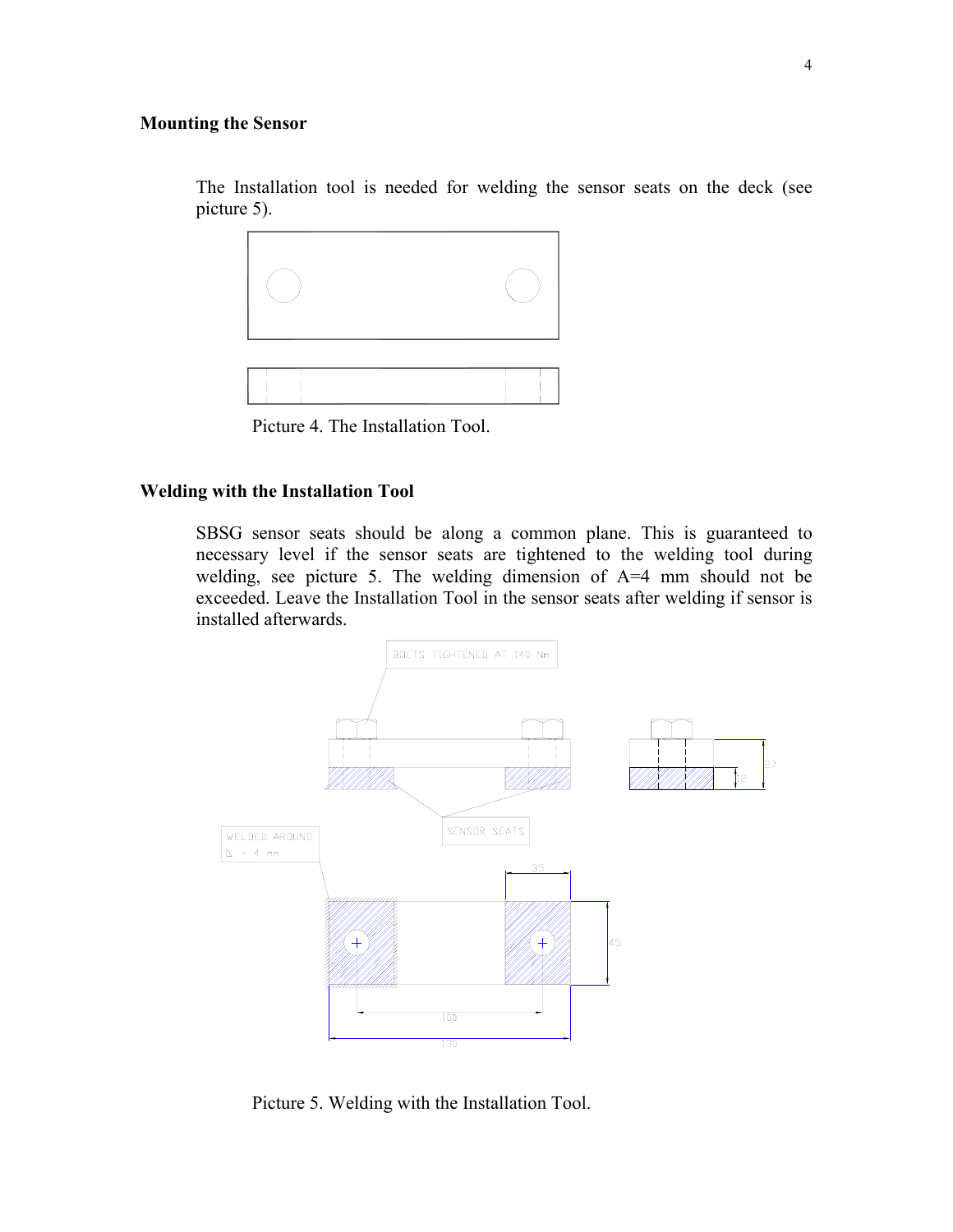#### **Tightening the sensor bolts**

The sensor bolts must be tightened in turns. If one of the bolts is tightened in to full tension and then the other bolt next, then there will be an initial strain, which shows in the sensor measurements.

At the beginning the bolts can be turned by fingers and the rest is tightened with a torque wrench. Start the tightening by turning one bolt ¼-round and then same for the other bolt, see picture 6. Continue tightening the bolts in turns until the wanted torque (140 Nm) is achieved.



Picture 6. Tightening order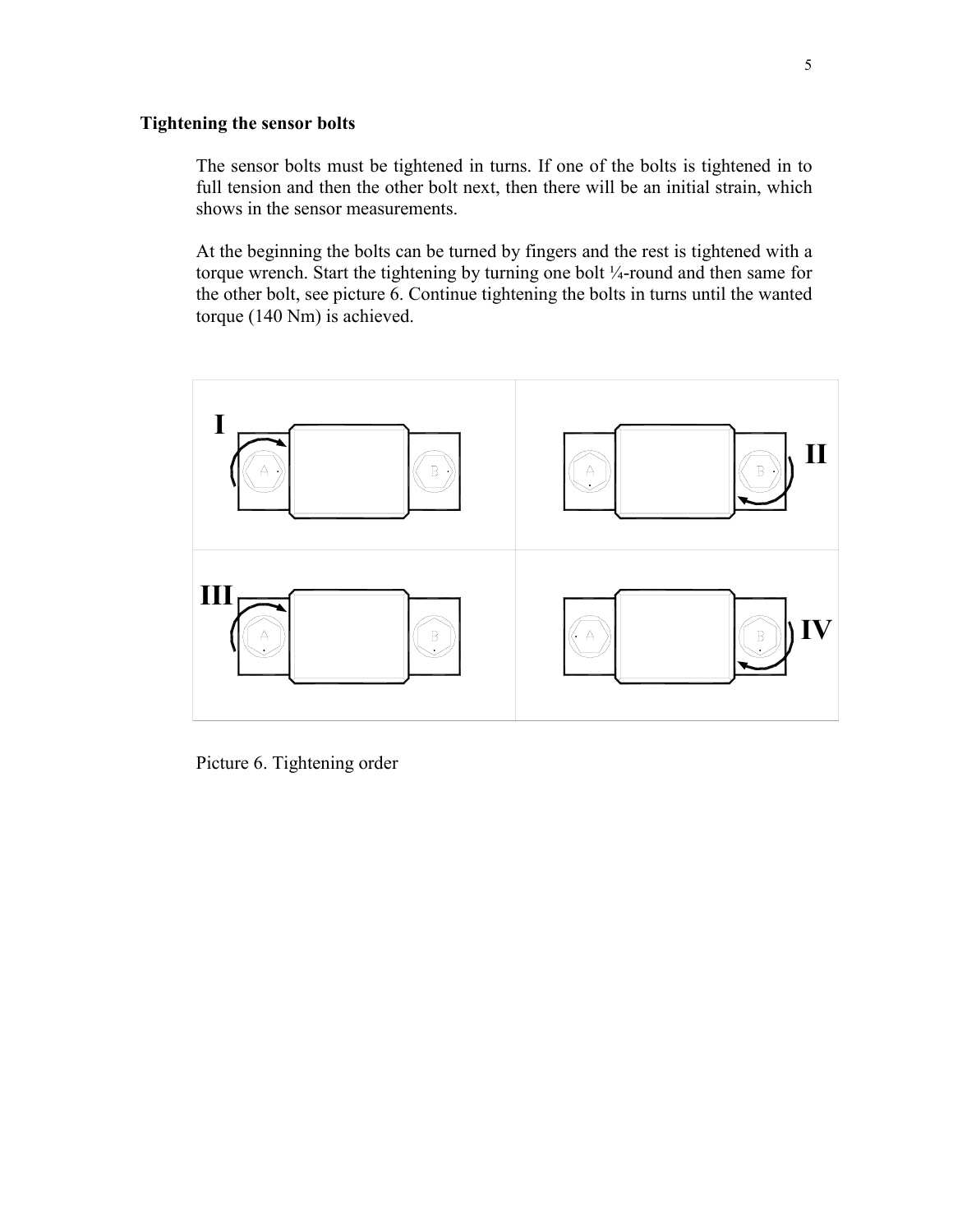# **SENSOR COVER FOR OPEN DECK**

The sensors, which are installed on open deck, are protected with a cover against mechanical damage.

The Sensor Cover is fixed with bolts in four seats, which are welded, on the deck. The Junction box under the cover is on steel plate that is tightened to its place with the bolts.



Picture 7. Sensor Cover.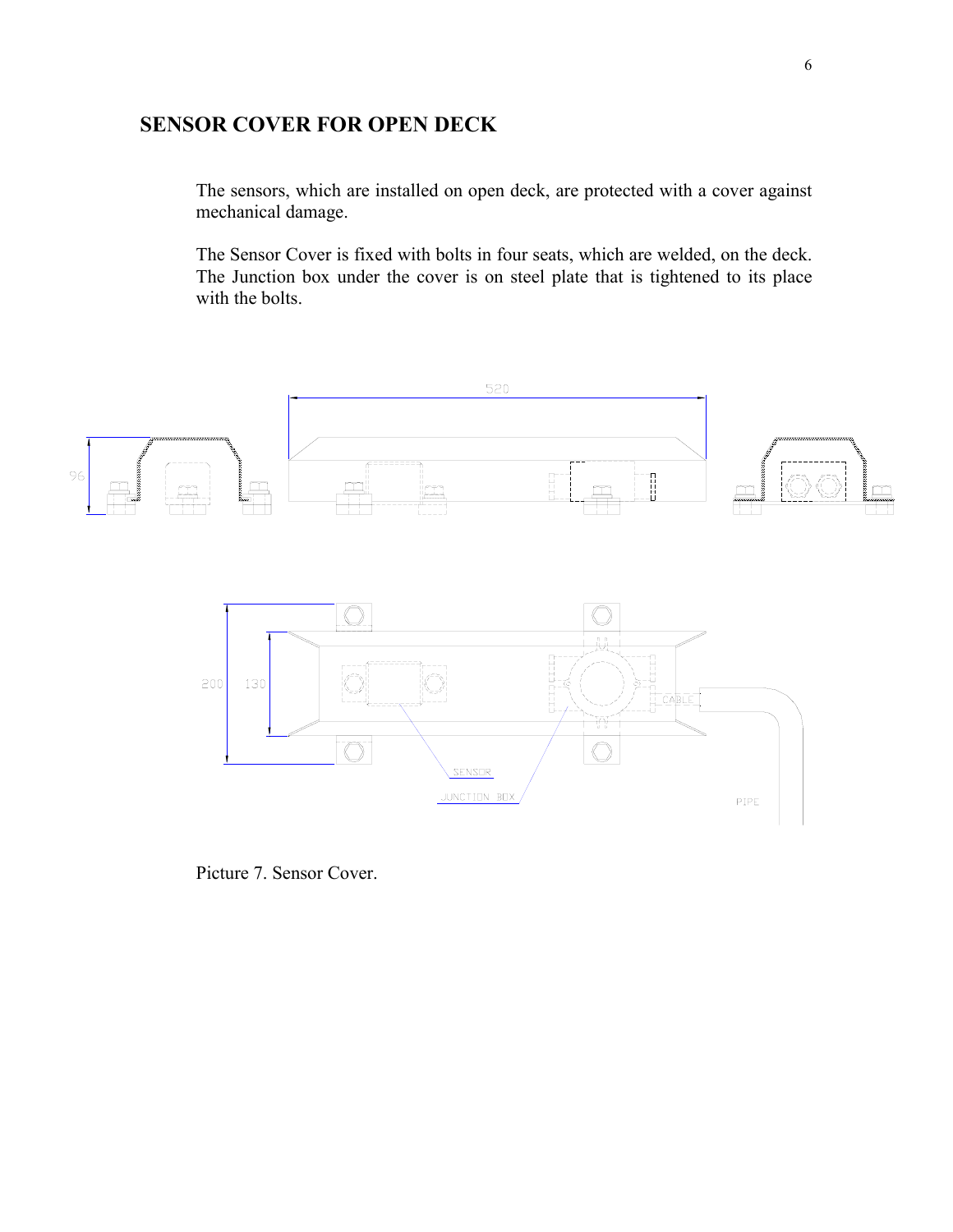## **Part List**

The Sensor Cover includes the following parts:



Picture 8. Sensor Cover parts.

- 1. Bolt 35 mm 4 pcs
- 2. Washer 2 pcs
- 3. Cover 1 pcs
- 4. Cover Support 2 pcs
- 5. Junction box support 1 pcs
- 6. Seats 4 pcs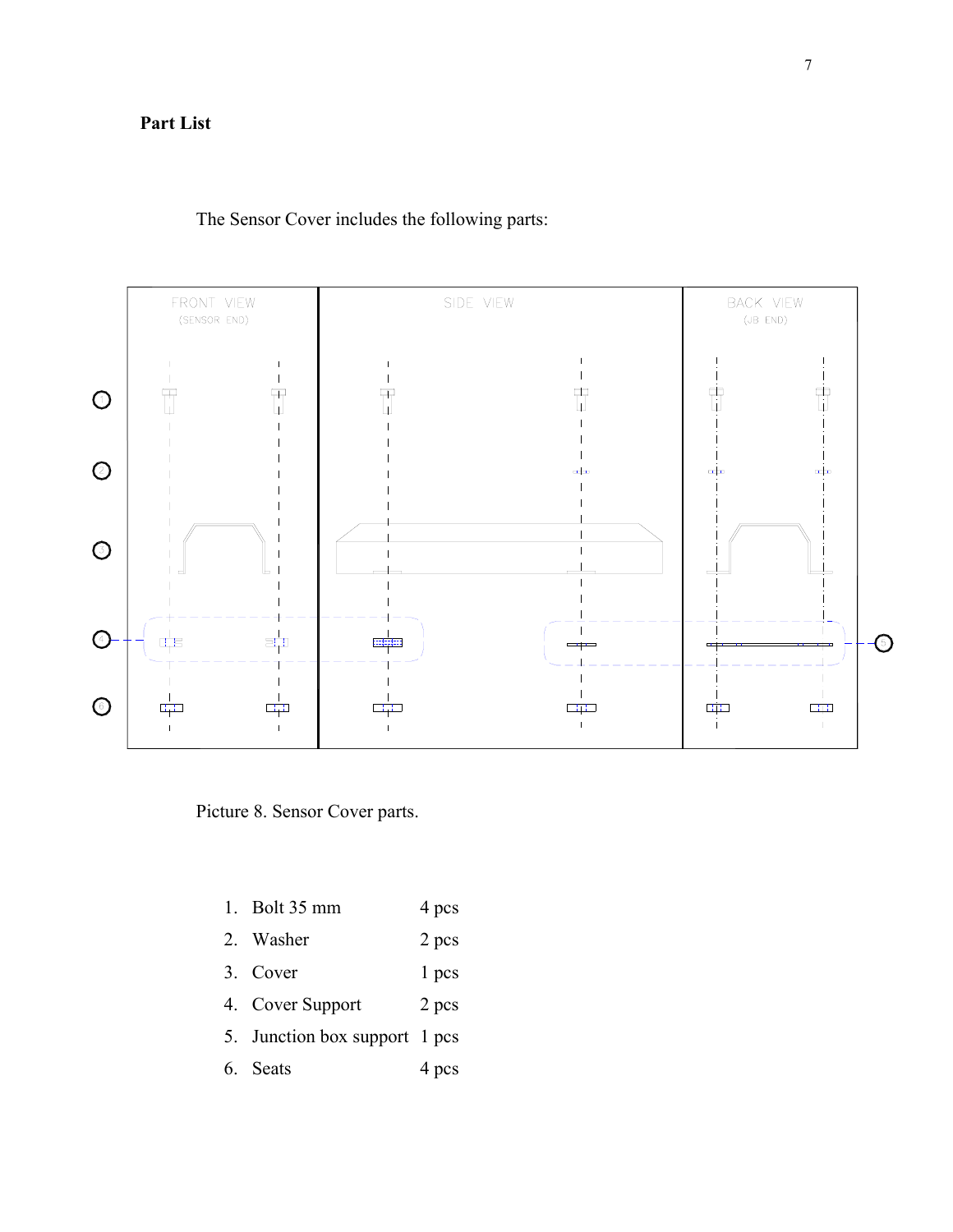# **Installing the Cover**



The sensor seats must be welded before the cover seats. Dimensions see picture 8.

Picture 9. Sensor Cover welding.

Leave the bolts in the seats if the cover is installed afterwards.